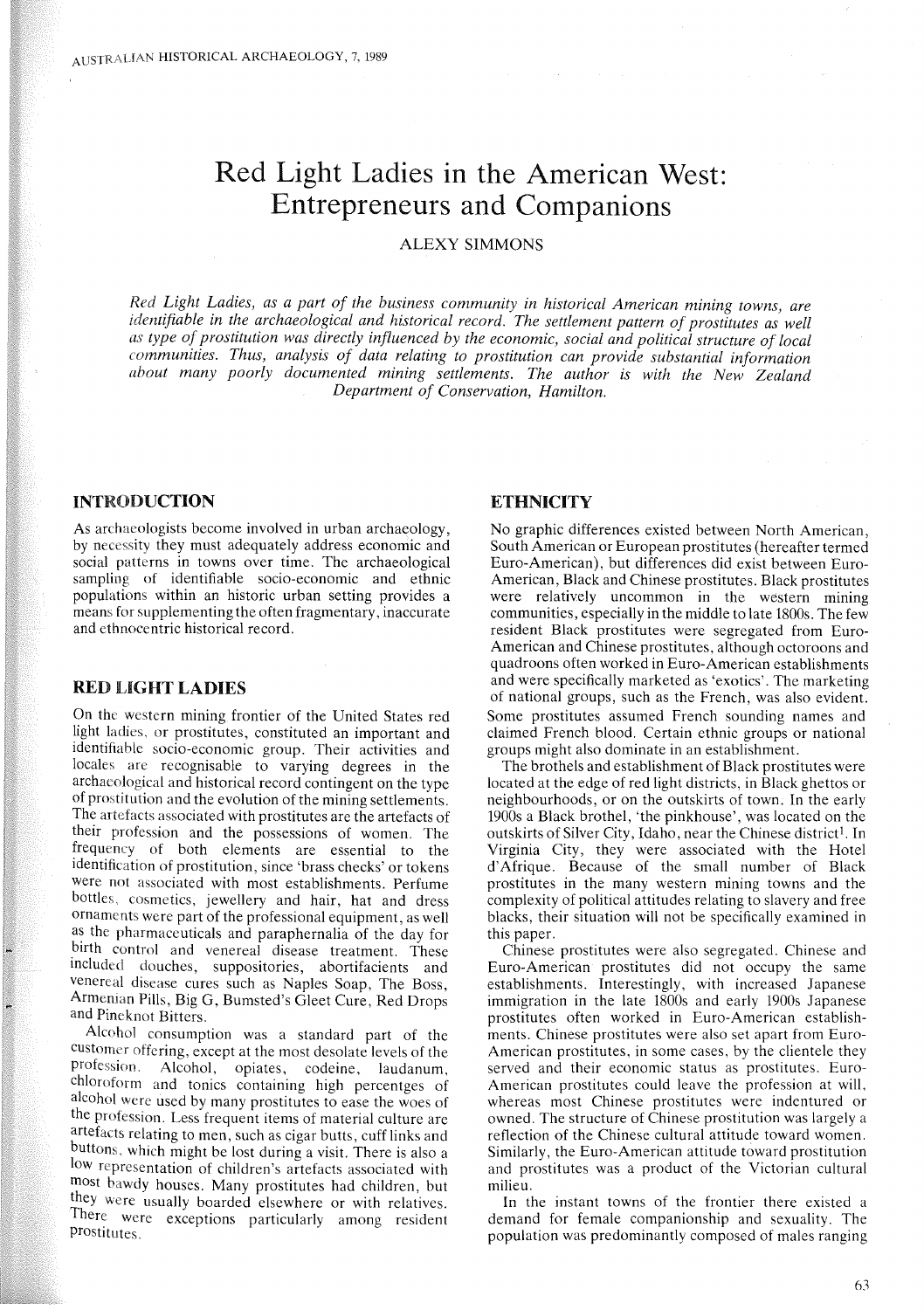from teenagers to those in their forties. The deficit of ordinary or respectable women resulted in limited functional separation of disreputable and reputable women. The actual labelling of ladies of ill fame was concurrent with the arrival of a substantial number of respectable women and their families. Prostitutes on the frontier posed an interesting threat not only to Victorian sexual mores, but provided competition for social status gained through charitable work. High status prostitutes often took on the few community roles, such as the provision of charity, through which respectable Victorian women gained community recognition and status, apart from that of their husbands. In Silver City Idaho Lea Perry, a local madam, provided new clothes for poor children and grubstaked miners who were down on their luck. When she died she was honoured by having pallbearers that were married men and being buried as close to the cemetery gate as they could put her, but of course outside the cemetery proper. <sup>2</sup>

Chinese prostitutes, who functioned in a very different social milieu, albeit in the same community, also gained status from traditional female roles. Chinese prostitutes gained recognition through the role of talented hostess, or via business management, or ownership of other prostitutes.

# EURO·AMERICAN PROSTITUTION

The lifeway of Euro-American prostitutes on the western frontier was like, and yet unlike, that of prostitutes in established eastern cities. Frontier prostitutes experienced a greater degree of community interaction and integration, mobility and latitude in community settlement patterns, from the 1840s to the 1900s, than their contemporary sisters in eastern cities. These notable differences were a product of the frontier effect. 3

Euro-American prostitutes included women from South America, North America, England, Germany, Spain, Scotland, Iceland, France and the Netherlands. Most Euro-American women entered the profession out of economic necessity; many left their country of origin owing to famine (as in the case of South American women) or poor economic conditions, and the promise of jobs and marriage. There were few employment options for women during the Victorian period. The Victorian perspective was that a woman's economic well-being and social standing were secured through marriage. Few acceptable job opportunities existed and many jobs were not considered socially acceptable. Women were employed as seamstresses, milliners, nurses, clerks, factory workers and teachers. A few like Lola Crabtree were actresses and song

| <b>Type</b>              | <b>Business Establishment</b><br><b>Associated With</b>                                                                                                     | <b>Client Contact</b>                                              | Fee                                                  | Economic<br>Control<br><b>Over Service</b><br><b>Held By</b> |
|--------------------------|-------------------------------------------------------------------------------------------------------------------------------------------------------------|--------------------------------------------------------------------|------------------------------------------------------|--------------------------------------------------------------|
| 1. Mistress              | Residence/home                                                                                                                                              | One client focus,<br>temporary live-in<br>arrangement, date        | Room and board, living<br>allowance, gifts           | Mistress                                                     |
| 2. Courtesan             | Residence/home                                                                                                                                              | Group of select admirers,<br>weekend or temporary<br>live-in, date | Luxury items, gifts,<br>\$10-\$100                   | Courtesan                                                    |
| 3. Parlor House          | Establishment furnishing<br>a parlor for receiving<br>clients and bedrooms for<br>business. Emphasis on<br>luxurious decor                                  | 1 hour-evening in the<br>parlor house                              | \$5-\$50                                             | Madam<br>Prostitute                                          |
| 4. Brothel               | Establishment furnishing<br>a receiving area and bed-<br>rooms for business                                                                                 | $\frac{1}{2}$ hour-evening at the<br>brothel                       | $$1-10$                                              | Madam<br>Prostitute                                          |
| 5. Residence             | Small house or lodging<br>place occupied by one or<br>several women who reside<br>there and provide various<br>services to a customer                       | Varied                                                             | $$1-30$                                              | Prostitute                                                   |
| 6. Crib                  | Grouping of small one-<br>room houses or apart-<br>ments, generally all in a<br>line. They are rented by<br>the prostitute for approxi-<br>mately \$5 a day | 10-20 minutes (client<br>remains clothed                           | $$0.25 - $1$                                         | Prostitute/<br>Procurer                                      |
| 7. Dance Hall/<br>Saloon | Small rooms or screened<br>cubicles in hall or saloon                                                                                                       | Varied                                                             | Varies, usually a percent-<br>age from alcohol sales | Prostitute/<br>Proprietor                                    |

Revised Source: Simmons, Alexy. Red Light Ladies: A Perspective on the Frontier Community, *Northwest Anthropological Research Notes,* Vol 16 No. 1:107-114, 1982.

#### Table 1 GENERAL TYPES OF EURO-AMERICAN PROSTITUTION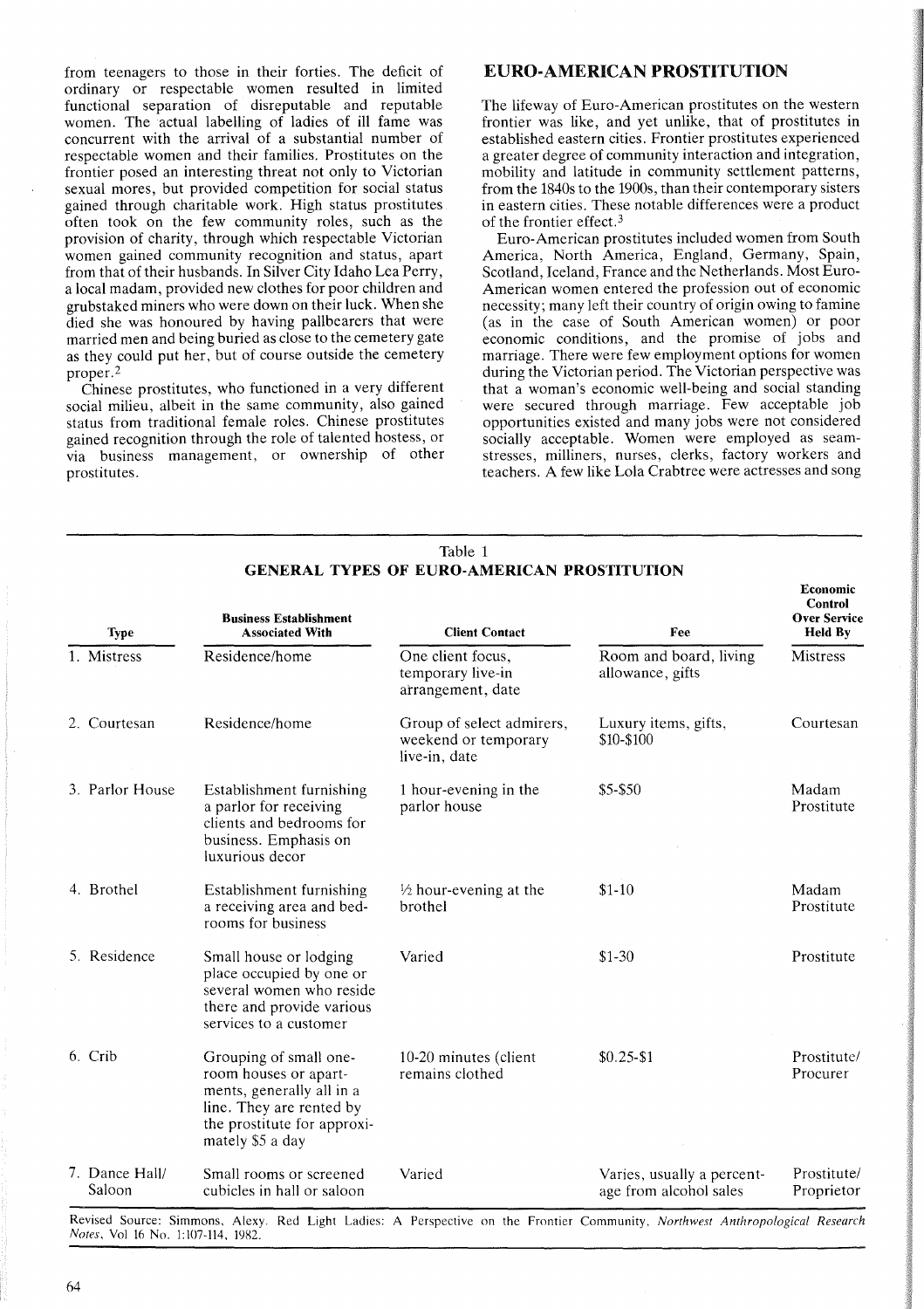birds. The public nature of many of these positions resulted in moralistic scrutiny and differential behaviour towards employed women.

In addition, women were often underpaid resulting in occasional prostitution as an income supplement. Women who were without economic means or support from their extended family often turned to prostitution. A few women who were decidedly entrepreneurs saw frontier brothels like hotels and boarding houses as a good business opportunity.

Class differences existed in the Euro-American red light community. Prostitutes as a socio-economic group gained their status and resulting economic position through the customers with whom they associated and the type of service they provided. Usually the more flagrant a prostitute was, the less status she held. <sup>4</sup> On the Comstock, Marion Goldman<sup>5</sup> found that rank was dependent upon whether a woman was clandestine or flagrant in soliciting customers; subtle or open about obtaining payment; selling talents or attributes other than straight, impersonal sex; involved with few or many men; expensive or cheap; and patronised by rich or poor men.

Table 1 provides a general summary of most of the types of prostitution available on the frontier which are briefly discussed below.

Mistresses have been characterised in the literature for generations. They and their situation varied greatly and are often difficult to identify in the historic or archaeological record.

The courtesan and resident prostitute (number 5 on Table 1) worked out of their homes but were at different ends of the social strata. The courtesan sold her charms as well as sex, where as the resident prostitute has frequently been characterised as an abandoned woman who was trying to provide subsistence for her children through prostitution. Although, as with all types of prostitution her situation varied greatly.

| 998)<br>edini <b>nin</b> i                                            |                                                                                                                      | kalakulon kalendari kalendari kalendari kalendari kalendari kalendari kalendari kalendari kalendari kalendari                                                                                                                                                                                         |
|-----------------------------------------------------------------------|----------------------------------------------------------------------------------------------------------------------|-------------------------------------------------------------------------------------------------------------------------------------------------------------------------------------------------------------------------------------------------------------------------------------------------------|
| ,,,,,,,,,,,<br>11                                                     |                                                                                                                      | <u> Tarthar Theodorius (1986-1988) et al. En forma de la componenta</u>                                                                                                                                                                                                                               |
| <b>FALL ALLA</b>                                                      |                                                                                                                      | arawang pang-manangang mas<br>ana dhina ann an ainm tuan.                                                                                                                                                                                                                                             |
| an ar ainmeir                                                         |                                                                                                                      | <u>alement di serie se su consequencia de serie </u><br>an dia manana ary ara-daharampehintany ary ara-daharanjarahasin'ilay kaominina dia 4.1119.<br>Ny faritr'ora dia GMT+1.                                                                                                                        |
| <b>The Company of the Company</b><br><b>The Second Contract</b><br>78 |                                                                                                                      |                                                                                                                                                                                                                                                                                                       |
|                                                                       | <b>The Communication</b>                                                                                             |                                                                                                                                                                                                                                                                                                       |
|                                                                       | <b>The Company</b>                                                                                                   | <b>LANGUE DE LA PERSONA DE LA PERSONA DE LA PERSONA DE LA PERSONA DE LA PERSONA DE LA PERSONA DE LA PERSONA DE LA</b>                                                                                                                                                                                 |
|                                                                       |                                                                                                                      | 83 84 34 35 36 37 38                                                                                                                                                                                                                                                                                  |
|                                                                       |                                                                                                                      | <u>INTIJA TITU</u><br>nang-masa                                                                                                                                                                                                                                                                       |
|                                                                       | Martin Car                                                                                                           | ana matalo<br>Waliofari<br><u>ammini am</u>                                                                                                                                                                                                                                                           |
|                                                                       |                                                                                                                      | amamamoanno                                                                                                                                                                                                                                                                                           |
| 337999                                                                | <u> 2000 - 2000 - 2000 - 2000 - 2000 - 2000 - 2000 - 2000 - 2000 - 2000 - 2000 - 2000 - 2000 - 2000 - 2000 - 200</u> | namang manang<br>Manahasanang<br>William March 2007<br>The Contained States of the Contains of the Contains of the Contains of the Contains of the Contains of the Co<br><b>radioador de la componenta</b><br>Antonio de contexto de la componenta                                                    |
| وصنعتها                                                               | <b>THE 2002</b>                                                                                                      | a manggunakan<br>en ar an go choille an air an t-ainm an t-ainm an t-ainm an t-ainm an t-ainm an t-ainm an t-ainm an t-ainm an<br>T-ainm an t-ainm an t-ainm an t-ainm an t-ainm an t-ainm an t-ainm an t-ainm an t-ainm an t-ainm an t-ainm an                                                       |
|                                                                       | <b>ATTER</b>                                                                                                         | <b><i>Manazarta ya Kilomete</i>n ya Kilometen ya Kilometen ya Kilometen ya Kilometen ya Kilometen ya Kilometen ya Kilomete<br/>Manazarta ya Kilometen ya Kilometen ya Kilometen ya Kilometen ya Kilometen ya Kilometen ya Kilometen ya K</b><br><b>ppangunununun per</b><br><u>maanaan</u><br>William |
|                                                                       |                                                                                                                      |                                                                                                                                                                                                                                                                                                       |

*Fig.* 1: Attempts at enforcing an ordinance in Virginia City (second paragraph,  $S^{econd}$  column) published in the Territorial Enterprise, Virginia City, Nevada, II *Ni!\'l'Inher /8h9.*

The range of establishments associated with various types of prostitution are defined in Table 1. The parlour house was the aristocratic level of prostitution and had a specific room for receiving and entertaining customers. The atmosphere of the parlour house emphasised luxury. Dinner. music. alcohol and conversation might all playa role in an evening's entertainment. The parlour house prostitute commanded a price that afforded luxuries, leisure time and social mobility out of the profession.

The brothel provided an atmosphere that simulated that of the parlour house. Luxury and entertainment prior to sexual service received less attention. Emphasis was placed on the sex-money transaction. Brothels varied but generally contained a recciving room or entry alcove and, of course, bedrooms.

Sporting Row, Maiden Lane, Stingaree Gulch were the descriptive place names for the 'line'. The cribs of the line were small one room apartments or houses, all in a row or line. The cribs were rented by individual prostitutes for approximately five dollars a day. Some lines featured the name of the prostitute on the crib door. The ladies of the line solicited from the crib door. Usually a kimono or loose garment was worn. Clients remained dressed and service was brief. Often an oil cloth was placed at the foot of the bed to protect the cover from shoes and boots. The interior of a crib is described in Copper Camp:

"A bed in one corner, in another a stove, a coal hod and a bundle of kindling. A small dresser with a wash basin against the wall. Permeating everything a mixed odour (sic) of disinfectant, hair oil and cheap perfume. On the walls a few pictures, oddly enough, usually of some pastoral or equally innocent scene".<sup>6</sup>

The saloon and dance hall level of prostitution, as with the mistress and courtesan-resident types of prostitution, are the least definable historically and archaeologically. Saloon prostitution is obscure because sexual services were often not a direct part of the entertainment offering. In some establishments sexual services were available, while in others they may have been provided after working hours. Saloons might have bedrooms or screened cubicles wherein the customer could receive private entertainment. The focus of the saloon and dance hall ultimately was alcohol sales. Other services may have supplemented the entertainer's income. The dance hall and saloon have traditionally served as a contact point for procurement of sexual services.

Based on the open-market structure of the frontier, prostitutes could move up and down in the stratified class system. Stratification defined a prostitute's job, mitigated competition among prostitutes, and accommodated customers.7 Professional levels were based on ethnicity, social background, education, specific talents, appearance and experience. Appearance was of less importance than social skills among higher class prostitutes. As in most businesses, entrepreneurship was a major factor in a prostitute's ability to gain economic rewards from the profession. Economic rewards included becoming madams and owners. Prostitution establishments were largely owned by women from the mid nineteenth to the early twentieth century. Women could accumulate substantial revenue and leave the profession, particularly if they were among the higher ranks of the profession. On the frontier. both men and women were able to bury their pasts and take up a new life. and many did.

# HISTORIC CULTURAL PERSPECTIVE ON CHINESE PROSTITUTES

Chinese and Euro-Amcriean prostitutes were set apart not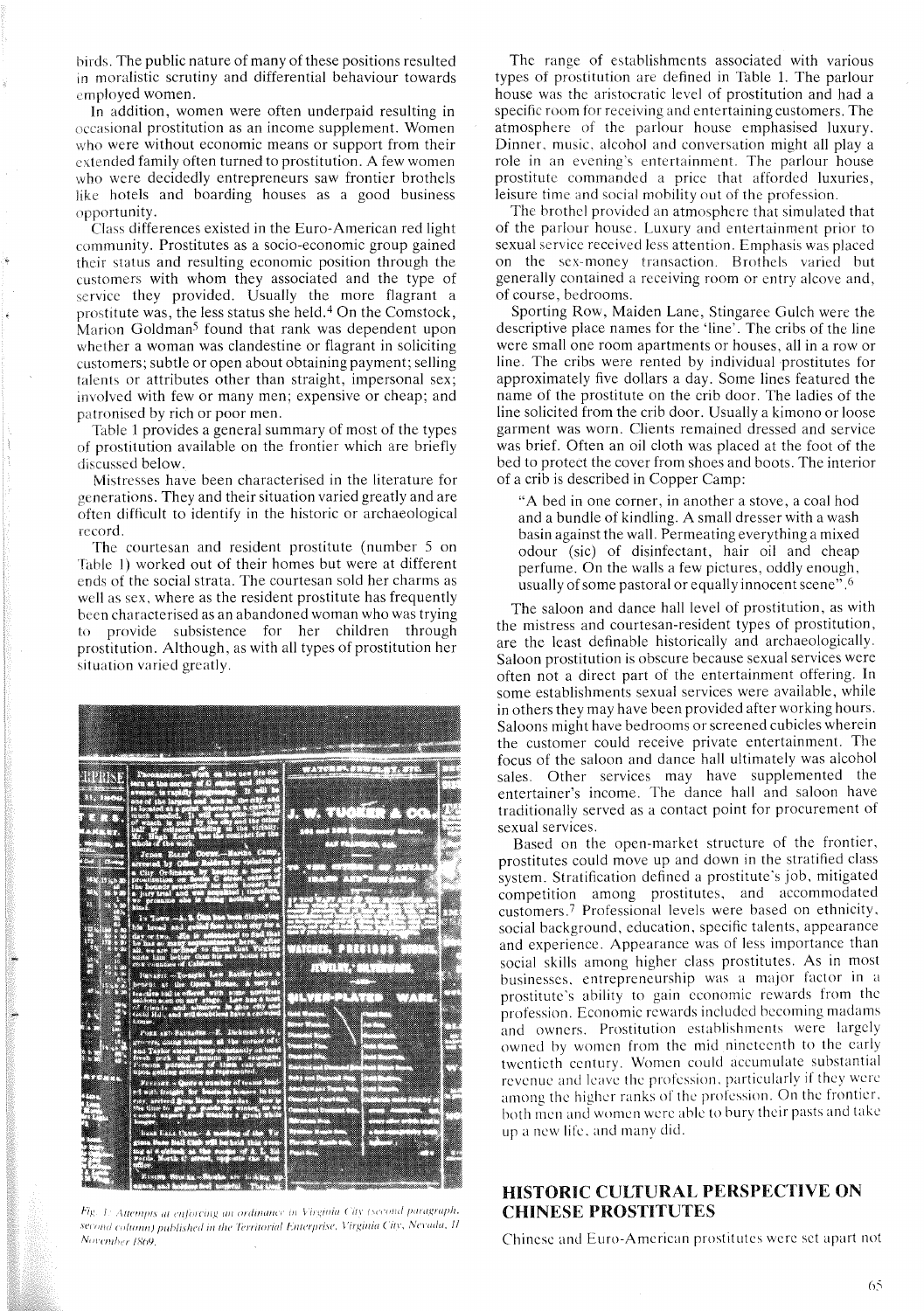only by their apparent ethnic affiliation, but also by Euro-American and Chinese attitudes. Chinese attitudes about women and prostitution were based on a long cultural history, Historically, Chinese society was partriarchal and patrilineal; thus, a daughter could provide only a shortterm benefit to her family through her labour and as an adult could not carryon the ancestral line. Female children were usually considered a liability since they were raised for another family. In times of poverty female children sometimes were sold into wealthier families, either as servants or as potential daughters-in-law. Female infanticide was also practiced, at least among the poorest classes. 8 During the mid to late nineteenth century, southern China was experiencing political and economic disorder. Population pressure, rebellion and natural disaster paired with employment opportunities on the west coast of the United States, provided the stimulus for the emigration of men from Guangdong province. They arrived on the Pacific coast as prospectors and labourers.

In southern China during the midddle to late 1800s one remunerative solution for relieving a family of its female members was their sale as entertainers and prostitutes, since the sale of a daughter could help support the family. During this period it was reported by a Qing dynasty official that as many as ten family members might be dependent on a Canton prostitute for their subsistence. 9

Only a small number of Chinese prostitutes travelled to the Pacific coast, as most did not have the financial means to emigrate of their own accord. The few Chinese women who arrived in the early 1850s worked under a free economy controlling their own services.

The majority of the Chinese prostitutes were 'big-footed' peasant girls who were sold by their families via contract.

The girls usually accepted their sale, however reluctantly, out of filial loyalty; most were not in a position to oppose their family's decision, <sup>10</sup> The sheltered and secluded lives that women were forced to live made them particularly vulnerable to manipulation, and many were tricked or lured into prostitution.<sup>11</sup> Procurers often promised gold, marriage, jobs or education.

The agents received a regular circular of 'price current' from San Francisco giving them information concerning the state of the market and the maximum prices which could be paid to derive an acceptable profit. 12 Only a few contracts for prostitution have been found. In some cases, outright sale occurred with no stipulation for freedom at the end of the indenture period. The contracts<sup>13</sup> generally included free passage to the United States for the contractee, plus an advance of \$200 to \$500 for four to five years of indentured labour as a prostitute. Although an average sale figure was several hundred dollars, a prostitute potentially could be worth as much as \$3000 if she was exceptionally beautiful.<sup>14</sup> The contracts included conditions such as missed days due to illness, menstrual periods and pregnancy, The contracts were appealing to the families since girls were often sold for for less than \$200 to \$400. The contracts also appealed to brothel owners, since four to five years was considered the prime market period for a Chinese prostitute, The capital outlay for a prostitute was small in comparison with their potential under contract for four years. The contract price, plus passage, was usually under \$600. Based on an estimated four to ten customers a day at a gross earning of 38 cents per customer it has been estimated that the average Chinese prostitute earned approximately \$850 per year and \$3400 in four years of servitude.<sup>15</sup> Even with an estimated subsistence cost of \$8 per month, the lowest grade of prostitute turned a profit for her owner. In addition, many



Ile. 2: The first lady entertainers in Jacksonville, Oregon. (From Sutton 1965).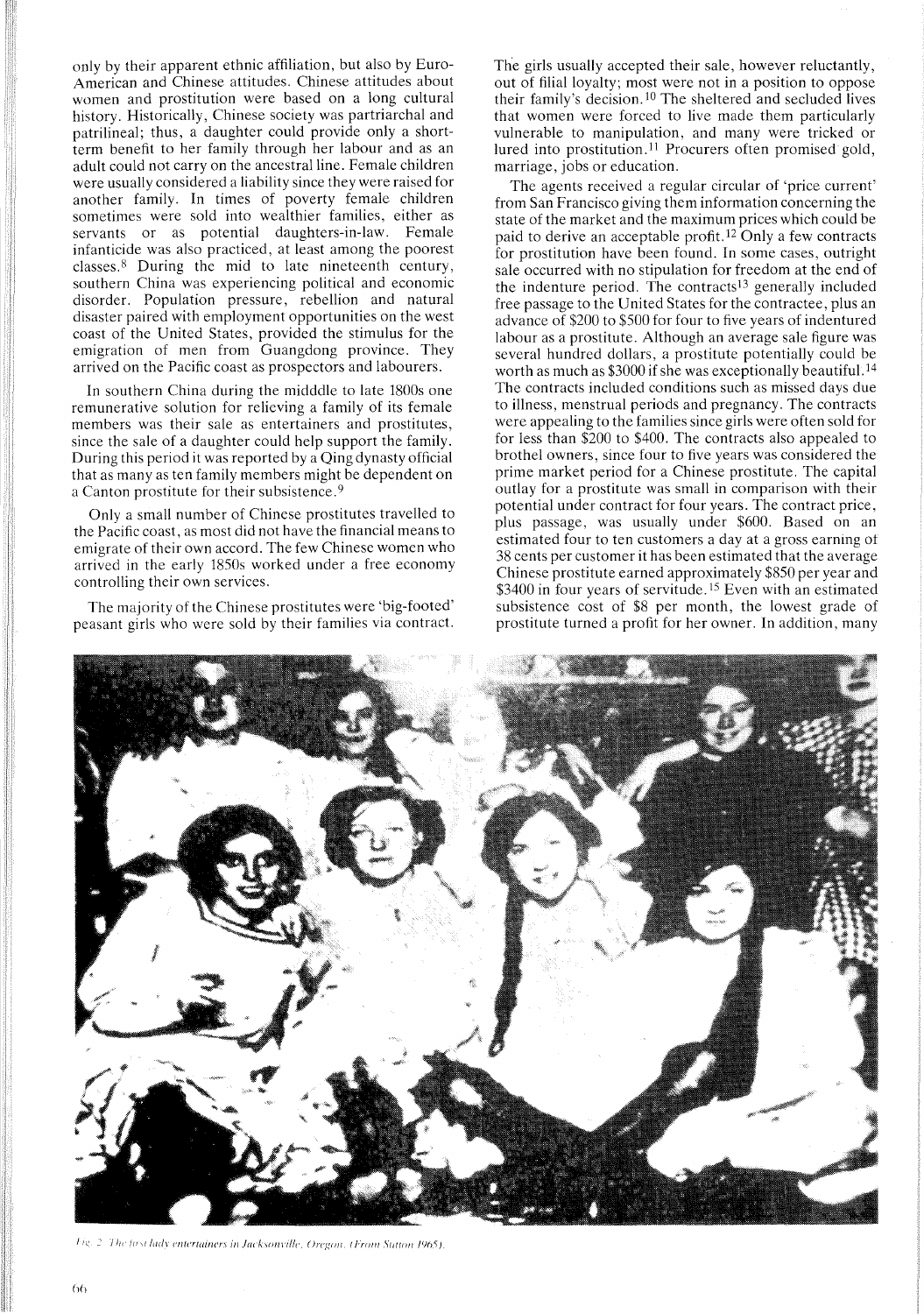

*Fig.* 3. it *Chinese prostitute looking out the window ofa crib door, Chinatown San Francisco. (From Miller 1964).*

Chinese prostitutes were employed doing pieee work such as sewing or other jobs during slack periods at the brothel.

Culturally, Chinese prostitutes were viewed as obedient daughters who were following the wishes of their families. The Chinese working class did not attach the same stigma to prostitution as Euro-Americans did. Because of this cultural attitude, and the shortage of Chinese women **in** the United States, Chinese prostitutes could readily become respectable wives within the Chinese working class. Many Chinese prostitutes were purchased out of prostitution through satisfaction of their contracts and became wives or concubines.

Chinese prostitutes were between the ages of 15 to 35, with the majority in their late teens or early 20s at the time of entry. Two general classes existed among Chinese prostitutes: a higher and lower status. Higher status prostitutes did not have sexual contact with Euro-American men. The often occupied apartments in houses or upstairs rooms and served as hostesses, and provided companionship and sexual services to select Chinese customers. They were usually well-attired and could acquire some personal wealth through gifts from patrons.

In contrast, lower status Chinese prostitutes were eonsidered by Euro-Americans to be in the lowest ranks of the profession. This was owing to their ethnic origin, to limited, if any, ability to speak English, and to low price for services which were purely sexual. The provided services to an ethnic mix of customers and had little recourse but to accept all customers seeking their services. They earned from 25 to 50 cents per brief visit. Low status Chinese prostitutes occupied small rooms or cubicles in gambling

halls, opium dens, brothels and cribs. The small room 1.2 by 1.8 metres (4 by 6 feet) of the prostitute might be sparsely furnished with a wash basin, a hard bunk covered with matting and perhaps a bamboo chair or two.<sup>16</sup>

Unlike Euro-American prostitution, Chinese prostitution was characterised by layers of exploitative relations; that included ruthless exploitation of women by others who owned a woman's sexuality or expropriated her earnings.<sup>17</sup>

Within western cities and large mining centres, such as Virginia City, there would be both higher and lower status Chinese prostitutes. They resided within the Chinatown part of the towns; the lower status prostitutes being more readily identifiable than the higher status in the archaeological and historical record. Higher status Chinese prostitutes seldom shared a residence with other prostitutes, but instead resided with one or more men. The material remains relating to high status Chinese prostitutes, like those of a mistress, would be difficult to distinguish from those of a Chinese wife. Similarly, mention of higher status prostitutes is not made in the journals or diaries of Euro-American men since their sexual contact with them was considered polluting and thus lowered the value and status of the women. For example, in Virginia City in the 1870 census, women who were probably upper class Chinese prostitutes were identified as 'harlots', were often residing with gamblers and were the only women listed in the household.<sup>18</sup> In contrast, from two to eight lower status Chinese prostitutes often shared a residence.<sup>19</sup> Chinese brothels or cribs might be located side by side or separated by other commercial establishments or residences.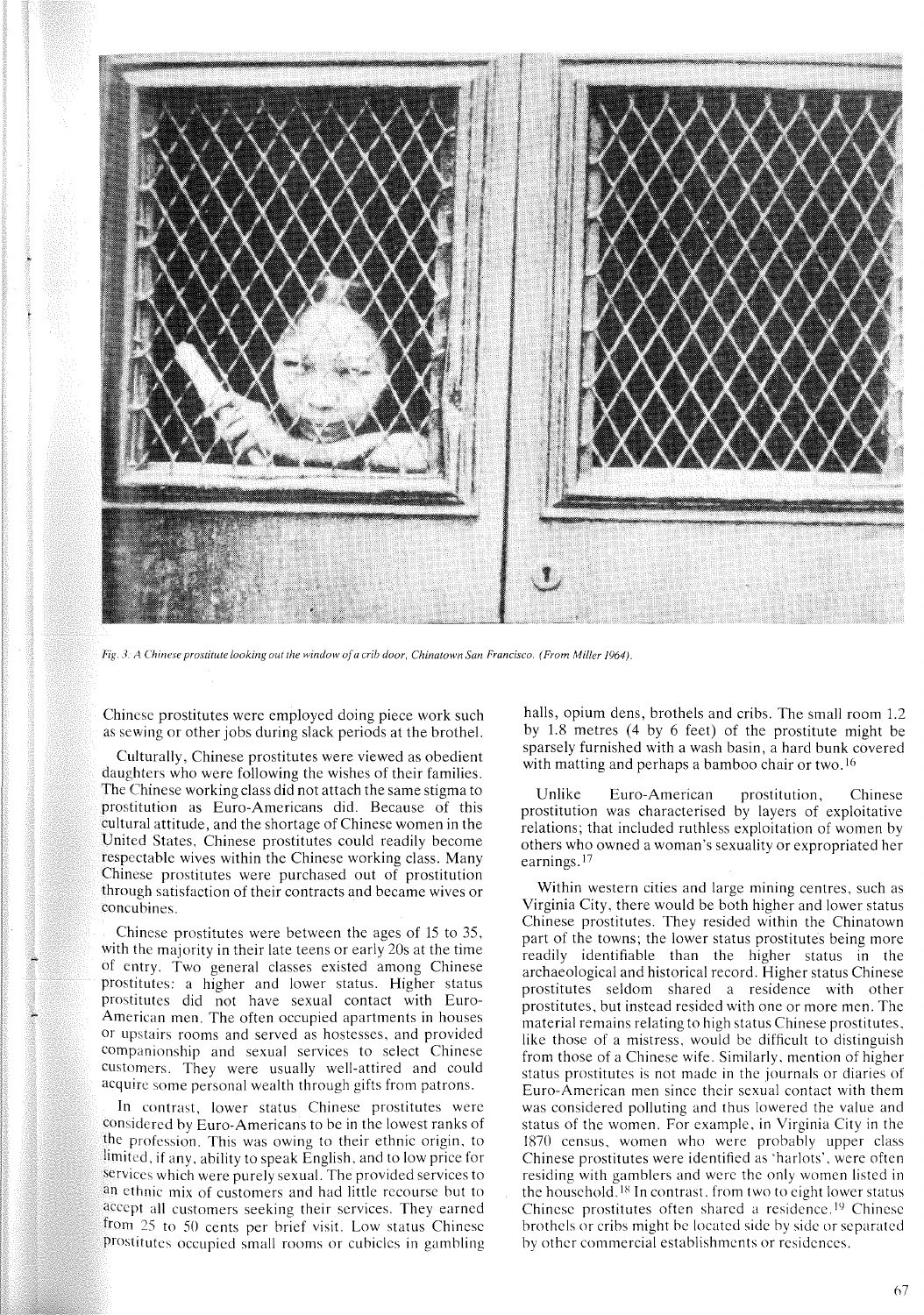# PROSTITUTION AND SOCIO-ECONOMIC PATTERNS IN A COMMUNITY

Most men could afford the services of a prostitute and generally tended to patronise prostitutes of their own socioeconomic standing. The class lines within prostitution not only reflected the larger community, but also maintained those of the community. The size and type of establishments among both the Chinese and Euro-Americans were a response to the population composition and economic trends in a town, as was the location of prostitutes in the community. Chinese prostitutes responded to and reflected the economic trends of the Chinese community. The Chinese economy appears to have been autonomous in towns such as Silver City, Idaho where placer mining by the Chinese was occurring. In towns where the Chinese were legally barred from mining and were primarily employed in the provision of services, such as domestic labour to Euro-Americans, the Chinese community reflected the Euro-American economy.

Chinese and Euro-American prostitute populations responded to the economic trends in a community. During economic booms (bonanza phases), the number of prostitutes increased proportionately, they often gathered in several red light districts, and their establishments increased in size. During recession or depression phases prostitute numbers decreased and establishments declined . in quantity and size. Some stability occurred at the madam or owner level across economic phases. Madams such as Cad Thompson of Virginia City, and Lea Perry of Silver City, Idaho remained in the same communities for ten years or more riding out economic fluctuations.

# GENERAL MODEL OF PROSTITUTION IN FRONTIER MINING COMMUNITIES

The economy of the frontier mining community was based on a depletable resource that had a variable geologic depth and composition. Different types of settlements developed in a region based on the character of the mining resource. With the first find in an area instant cities or boom towns would spring up virtually overnight and were either abandoncd in a short period of time or developed into corporate towns or regional supply centres for the surrounding mining districts.

Thesc early communities were tent towns: instant cities in which prostitution and other enterprises grew up side by side in a business district which might be interspersed with residences. The red light ladies of this period would have been eonsidered midddle- to low-status prostitutes in established cities. Prostitutes worked out of tents and later from small cottages, rooms above saloons or boarding houses. Dance hall girls, or 'hurdy gurdies', might also be involved in periodic prostitution.

In some towns, the commercial district grew up with the red light district separated from other establishments. In Cripple Creek, Colorado a district of brothels grew up on Myers Avenue and restaurants. food and clothing stores, drug stores and hardware stores were located one block north of Bennett Avenue. As Cripple Creek matured. an ordinance was passed restricting saloons, gambling establishments and bawdy houses from Bennett Avenue. An incentive for compliance with this ordinance was an earlier resolution in which the city council allowed saloons, dance halls and establishments of prostitution unrestricted operation if they moved one block south of Bennett Avenue to the Myers Avenue area.

If the instant town survived it might evolve into a sizeable city. Whether it became a corporate town like Virginia City or a regional supply centre was contigent on the geological nature of the resource and the technology used to exploit it.

# CORPORATE TOWN

Hard rock mining was the usual economic base for the corporate town. Hard rock mining required extensive capital, a managerial staff, a stable labour force and complex technology. The corporate town created a market for high-status prostitutes, entertainers and more for prostitutes in general. The stabilised labour force of the corporate town, which included managers, brought a change in demography. Wives and families settled in the corporate town. This created a major chasm in the business community wherein businessmen once loaned money to madams and occupied establishments side by side with red light ladies. Businesses located near establishments of prostitution were suddenly adversely affected. Respectable women did not want to see or associate with what they considered disreputable women. The business community launched restrictive campaigns that called for segregation and restriction on the location of bawdy houses. The



Fig. 4: Josephine Airey, known as Jo Chicago, was one of Helena's famous *madams from 1867 to 1900. (From Petrik 1981).*